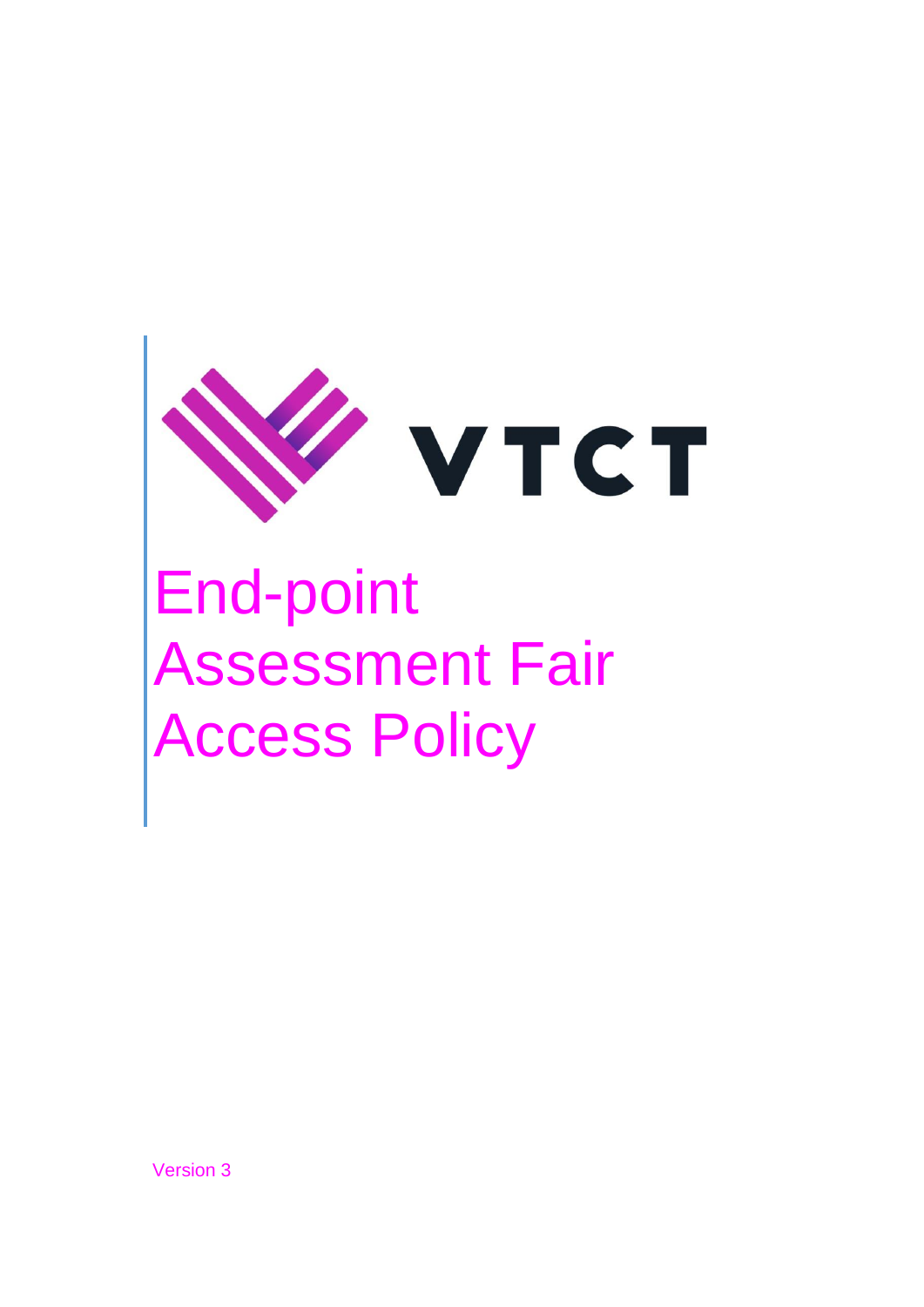

#### Contents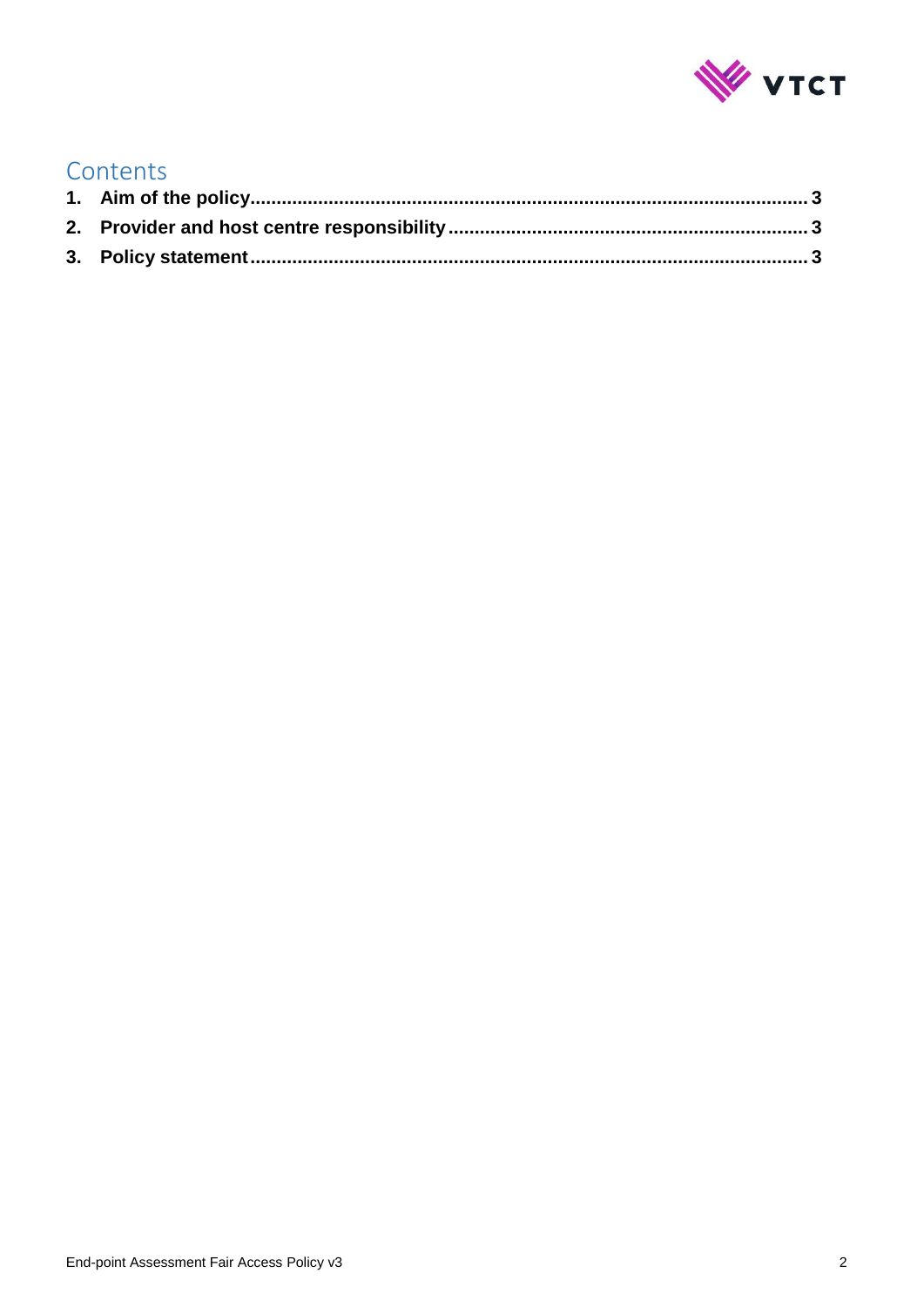

## <span id="page-2-0"></span>*1. Aim of the policy*

This aim of this policy is to set out some principles to clarify the expectations on all parties to support fair access procedures to operate effectively and to ensure fair access in practice to the End-point Assessment (EPA) for apprentices who are enrolled on VTCT apprenticeship qualifications. All apprentices and potential apprentices should be able to enter and successfully participate in an apprenticeship programme and end-point assessment in pursuit of their learning objectives. VTCT is committed to ensuring that we and our approved endpoint assessment centres provide apprentices with all relevant information about the apprenticeship and end-point assessment.

It sets out our intention to deliver an EPA service and a range of apprenticeship qualifications that are fair, accessible and do not include any unnecessary barriers to entry.

## <span id="page-2-1"></span>*2. Provider and host centre responsibility*

It is important that staff involved in the delivery of apprenticeship qualifications and onprogramme assessment are fully aware of the contents of the policy. Providers and host centres responsible for facilitating end-point assessment venues must ensure that that they adhere to the requirements of this policy.

## <span id="page-2-2"></span>*3. Policy statement*

VTCT is committed to the development and support of apprentices including information provision and entry and access arrangements, irrespective of any protected characteristic they may have.

VTCT is committed to:

- Ensuring that every VTCT approved end-point assessment location has and implements a fair access policy for the delivery and facilitation of end-point assessments.
- Ensuring that all end-point assessments are developed to be representative of the apprentices registered with VTCT, including ensuring that there are no features of endpoint assessments that could disadvantage any apprentices that have a particular protected characteristic or barriers to entry other than those directly related to the purpose of the end-point assessment or apprenticeship qualification. The nature of any such features or barriers will be stated and the inclusion of the requirements that create the barrier justified in terms why they are required for the particular end-point assessment.
- Ensuring fairness in our application of all access arrangements for end-point assessments.
- Ensuring that apprentices with a protected characteristic are neither advantaged nor disadvantaged in end-point assessments in comparison to apprentices who do not share that characteristic, ensuring that all achievement inn end-point assessments is comparable.
- Ensuring that adequate monitoring and review of equality and diversity throughout the process of developing and delivering end-point assessment products and services.
- Ensuring that VTCT considers all access requests relating to end-point assessments that are received, except where acceptance of the request is not logistically possible or where acceptance would undermine the reliability or integrity of the assessment.
- Monitoring data related to apprentice achievement in order to detect and mitigate against any accidental bias.
- End-point Assessment Fair Access Policy April 2017 Page 4
- Ensuring that all VTCT approved end-point assessment centres are fulfilling their fair access responsibilities by adhering to equality legislation and operating a fair access procedure.